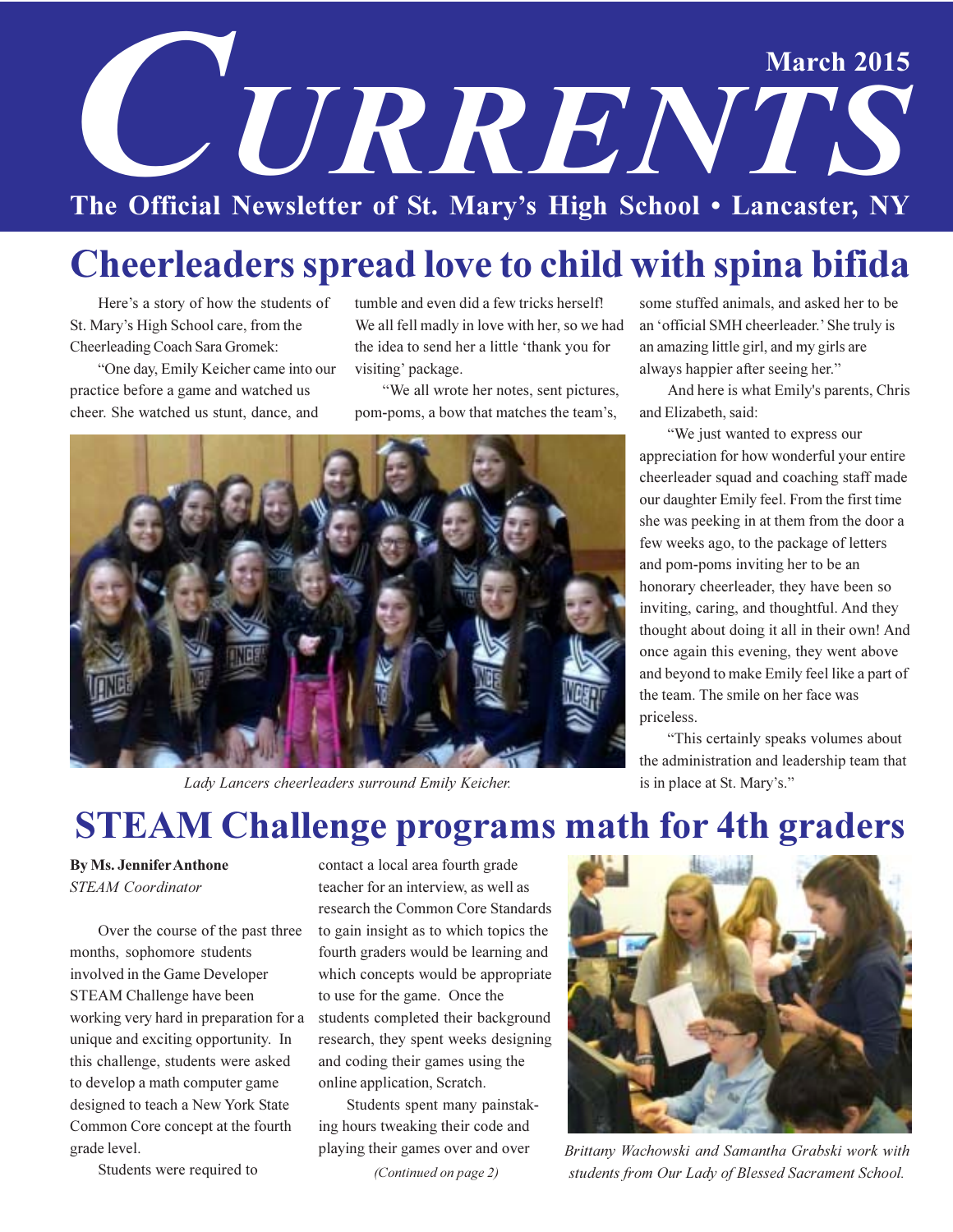### **STEAM Challenge** (continued from page 1)

and over again to ensure they got it to be just right and would run smoothly.

Upon the games' completion, two fourth grade classes – one from Our Lady of the Blessed Sacrament in Depew and the other from Christ the King in Snyder – were invited to St. Mary's for a field trip to play the students' math games and provide the students with feedback as to how they did.

Not only was this a fun experience for all involved, but the field trips also served as an important learning experience for our St. Mary's students. The Game Developer students had the unique opportunity of seeing first-hand how the product they developed affected their target audience. The feedback the students received from the fourth graders and their teachers proved to be extremely valuable.

Students said that seeing the fourth graders play their games and elicit positive reactions "made it worth all of the hard work" and described the experience as "very rewarding".

The fourth graders and their teachers enjoyed the experience, as well.

"All of the games were amazing," said Dylan from Christ the King School. "The games were fun, challenging, and cool," added Haley. "The games were really interesting because the students created the games," shared Abigail.

St. Mary's is hoping to continue their partnership with Our Lady of the Blessed Sacrament and Christ the King on more projects in the future.

Of the 12 different games that were developed for this challenge, the fourth



OLBS students are fascinated during the 3-D printer demonstration.

### **Districts hold Spring Break** at different times

With Spring Break just around the corner, students and families should be aware that not all school districts hold their Break at the same time.

Please note that if your public school district is closed for Break and St. Mary's

is open, families are required to provide their own transportation to get the students here.

Students will not be excused for missing school due to no bus transportation during a Break.

graders' favorites were Samantha Grabski and Brittany Wachowski's Flappy Bird Game; Andrea Seeloff and Stephanie Nemmer's Finny the Fish's Fractions Game; Anna Heerdt, Faith Meyers, and Savannah Meyers' Alien Game; and Mark Cronmiller's Garfield Game. These games received the largest amount of positive feedback from the fourth graders.

To Check out the story that appeared on Time Warner Cable News highlighting our day with fourth graders, be sure to visit www.twcnews.com/nys/buffalo/news/2015/ 02/3/steam-math-challenge.html.

### **Transportation** requests due by April 1

Parents of St. Mary's students must request transportation services directly from the public school district.

The deadline for submitting written requests for transportation for the 2015-16 school year is April 1.

Failure to submit a request by this deadline might lead to the suspension of bus privileges for those families.

Most school districts require families to apply for transportation on the district website, though some districts still have forms to fill out and submit. Mrs. Fiume, who coordinates transportation for St. Mary's students, will be sending letters home soon with more information.

Note - Students in the Buffalo and Lockport school districts do not need to apply for transportation.

#### **Currents**

Published 12 times a year by St. Mary's High School 142 Laverack Ave., Lancaster, NY 14086  $(716)$  683-4824 • www.smhlancers.org

Editor: Keith L. Kidder '85 Vol. 23, Issue 7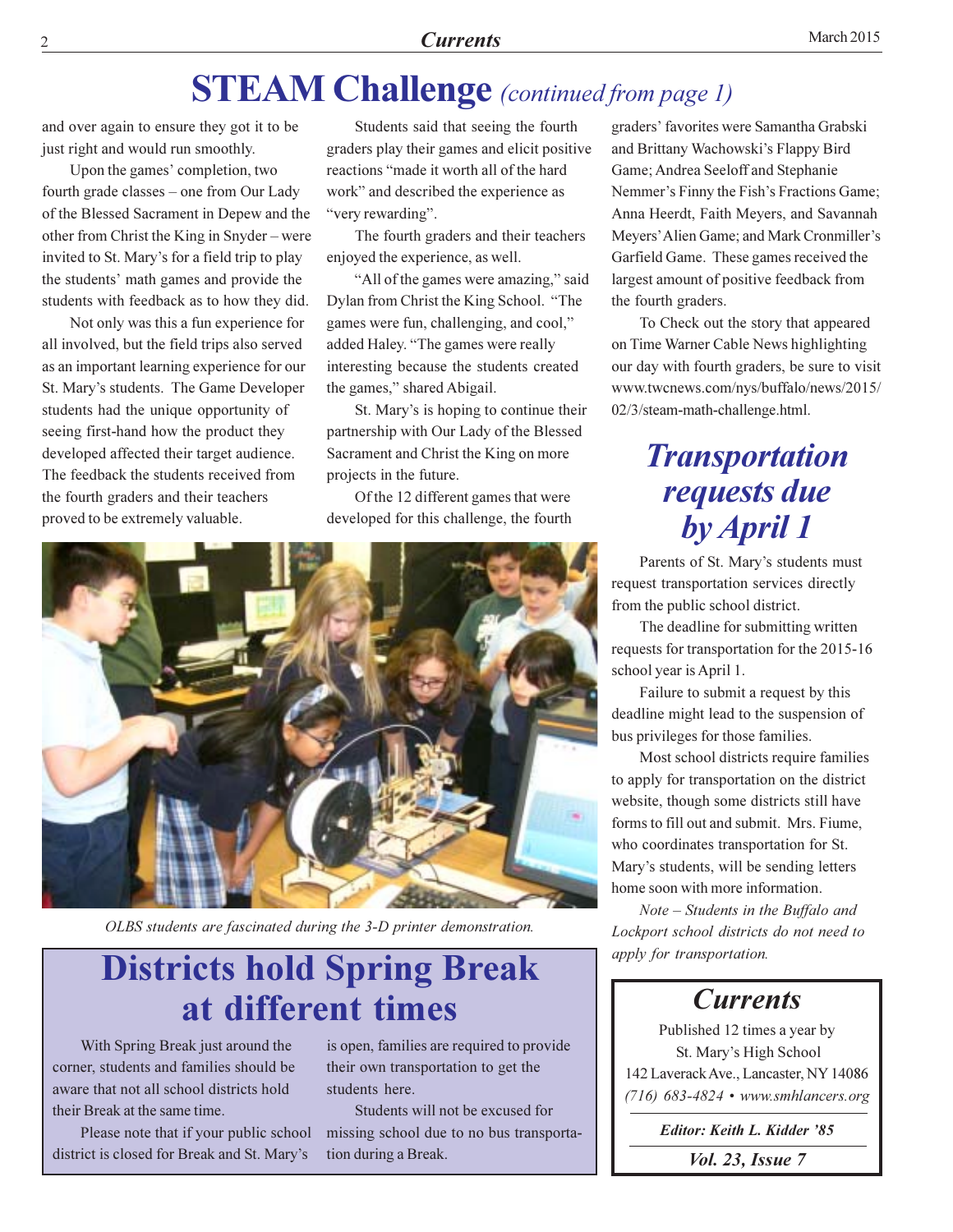### Dog can no longer eat the homework

Dear Lancer Family,

I was at a disadvantage when I was growing up. We did not have a dog. So I could not use "the dog ate my homework" as an excuse for not completing my assignments. Nor did I think that I could use our bird.

Beanie, as a scapegoat. I was pretty sure my teachers wouldn't buy that.

Here in Lancerville, we are quite excited to announce that we have rolled out Google accounts for each of our students. Through training classes that have taken place over the last week, they have been introduced to the functions of Google, including Gmail, Drive, Docs, etc. This will allow students to more easily communicate with teachers, because they are all in the same email system. Additionally, through the use of Google Drive, students will be able to do all of their word processing and presentation creating "in the cloud." This means that wherever they have access to the internet, they will be able to access their files. They no longer have to be within the school building and network to get to those files.

So, when a student has to type a paper or an assignment, they can no longer come in and say, "The dog ate my homework." Because any assignment saved in the cloud will be able to be accessed right here



at school. This will also help in cases where stubborn printers may not be working at home when you need them to. If it is saved in Google Drive, they can print when they get to school.

This is another step that we are taking towards

helping our students become 21st-century learners. Being able to communicate electronically is an important skill, as many of you know. This also paves the way for students to submit their assignments electronically, instead of having to print and use paper. Some of our teachers have already taken advantage of this method. It makes researching material easier, and it increases the ability for students to collaborate with one another on projects using the powerful Google tools. Having recently added 12 brand new Chromebases to the library, we have experienced students being very excited about the new

technology.

During the upcoming week of March 9-13, each student will be asked to take home. review, and  $sign - along with their parents$ - a new Technology Usage Agreement. This is to update the school's policy now that the students have a school email address and Google account. Please review the policy and return it to the school as soon as possible.

If you have any questions about the new accounts or technology, please contact the school. You can speak to myself or someone from the Technology Department (Mr. Meyerhofer or Mr. Moreno). And give your dog an extra pat on the head to assure him that he will no longer be the homework scapegoat.

Sincerely,

ebecca Lo Bran Principal Class of 1992



### **Please Support the St. Mary's Scrip Program!**

# **Fighting the Winter Blues during Spirit Week**



Heroes vs. Villains Day







Powder Puff Action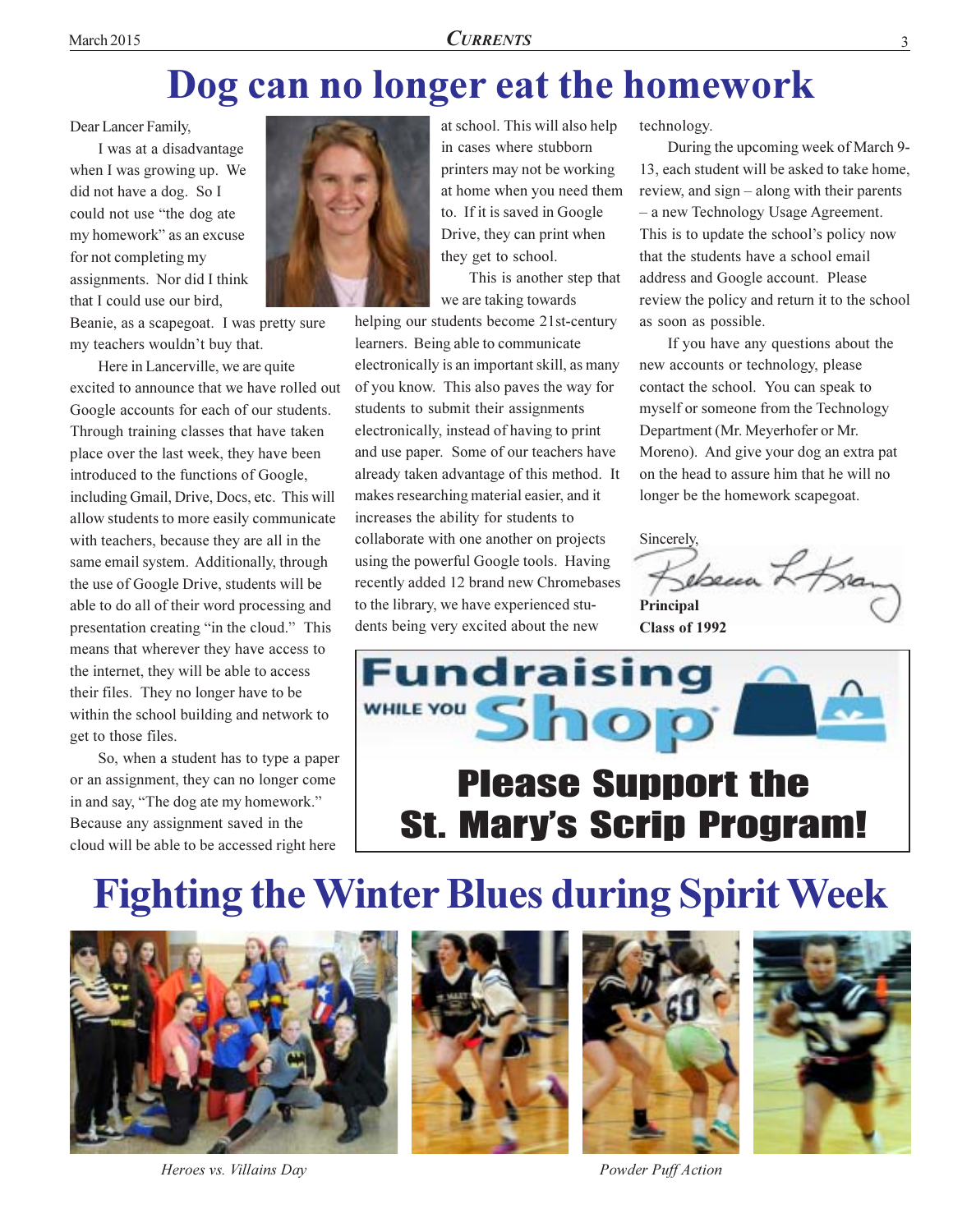#### **St. Mary's High School**

**March 2015** 

Counseling Corner

Sarah Neudeck (sneudeck@smhlancers.org) •  $683-2349$  • Jamie Whitwood (jwhitwood@smhlancers.org) Counselor to Classes of 2015 & 2017 Counselor to Classes of 2016 & 2018

### Different styles of decision making

You know that your teen's decisionmaking skills will get better as she gets older and gains more experience.

But did you know that she may make decisions in a different manner than you do?

With your teen, discuss the five different styles of decision-making. Which type of decision-maker do each of you think you are? Are you:

- Decisive? People in this category often act quickly. They base their decisions on the information that is immediately available to them. They rarely change their minds.
- Flexible? Similar to decisive decision makers, these people act on limited information. However, they are open to changing their minds. If their first solution to a problem doesn't work, they will switch to another one. And they will reevaluate decisions as more information becomes available.
- Hierarchical? These types of decisionmakers collect as much information as they can before making a decision. They look at all the information and determine the best solution. And they stick with their

### Motivate teen writing by sharing

It seems like teenagers barely communicate in complete words today, let alone full written sentences. But that doesn't mean writing is becoming any less important.

In fact, the ability to write well could be the difference between your teen's getting a good job or getting passed over.

But how can you encourage your teen to write? One survey found that teens are more motivated to write when they know their writing will be seen by others in print or online.

Suggest that your teen look into:

- The school newspaper or a literary magazine. By participating in one of these, your teen is improving her writing and adding an extracurricular activity to her school résumé.
- Writing contests. Encourage your teen

to search online or ask her English teacher or the librarian about entering her work in writing contests. From poetry to fiction to essays, there's a contest out there that's sure to fit your teen's work. Check out the teen writing community at www.stageoflife.com for essay contests and more! Just beware of scams: Young writers should avoid any contest that asks for an "entrance fee."

• Online literary magazines. With your teen, check out a website like www.teenink.com. Teen Ink accepts submissions from students between the ages of 13 and 19.

Reprinted with permission from the March 2015<br>issue of Parents Still make the difference!® (High School Edition) newsletter. Copyright © 2015 The Parent Institute®, a division of NIS, Inc. Source: A. Lenhart and others, "What Teens Tell Us Encourages Them to Write," Pew Internet & American Life Project, niswc.com/motivate writers.

decision – because they worked out all the details before they made it.

- Integrative? These people are like scientists. They collect and evaluate a lot of information, but realize there are many solutions that could work for the problem. They test each idea, imagining the outcome in their minds.
- Systemic? These people collect as much information as possible and come up with as many solutions as possible. They then rank the solutions from best to worst and try out each one down the list until the

problem is solved.

Reprinted with permission from the March 2015 issue of Parents Still make the difference!® (High School Edition) newsletter. Copyright © 2015 The Parent Institute®, a division of NIS, Inc. Source: L. Morton, "Five Decision-Making Styles for Small Business," Strategic Market Segmentation.

### Volunteering helps gain job experience

Your teen has tried to get a job but he's never had a job. "How can I get work experience if no one will hire me?" he asks.

The answer is volunteering. While he helps others, he will also develop a set of skills that may show a potential employer that he can do the job.

A teen who is responsible about meeting commitments when he's not getting paid is even more likely to meet them when there's a paycheck involved.

(Continued on page 8)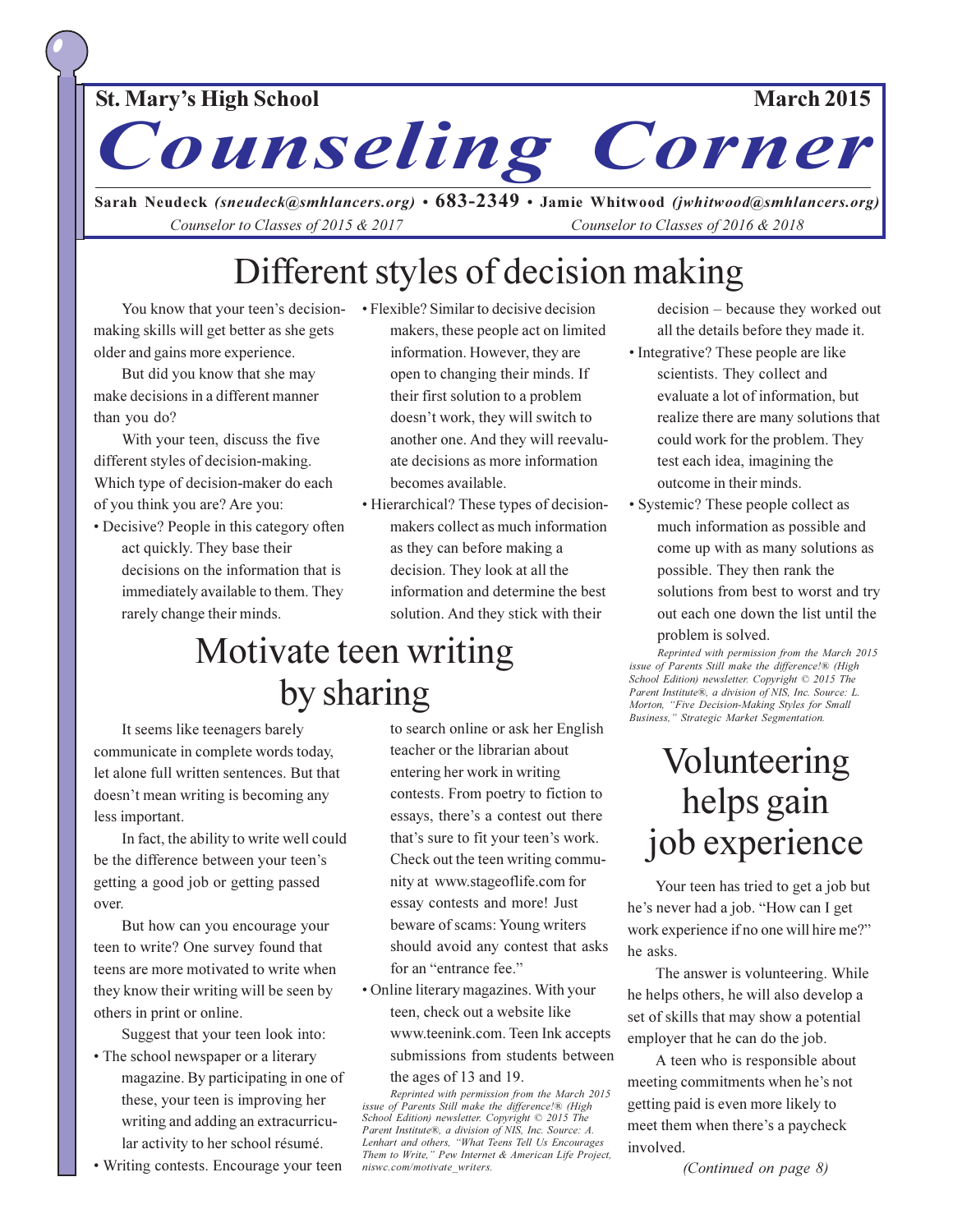### **Pi Day perfect for donating pies** Earn bonus points and help less fortunate

**By Ms. Maria Schaffstall** Math Club Moderator

The St. Mary's Math Club Mathletes are holding a Pi Day Donations Event on

March 13, the day before Pi Day. The school will be accepting store purchased and sealed pies, either dry or frozen, for donations to the

local Lancaster Food Pantry.

St. Mary's Math Club members will be collecting the pies in the morning of Friday, March 13, before homeroom in the school's cafeteria.

For those of you who don't know, Pi Day is based around the well-known mathematical constant used to determine the size and area of circles. Pi Day is normally celebrated by academic scholars on March 14, which happens to be Albert Einstein's birthday. Pi Day is so called because when written numerically it follows the first three digits of the mathematical constant  $\delta$ , 3.14. This year, however, Pi Day

> will give us a whole 10 digits when we reach 3/14/15 at  $9:26:53$  in the morning, making it a Pi Day of the century!

Students will

receive bonus points from their respective math teachers for every pie they bring in, with the maximum of three pies to receive credit.

We will accept more than three pies, but students may only receive bonus points for up to three pies.

We hope that you participate in this epic Pi Day and help donate delicious pies to the less fortunate.

# **Tytka named to AII-WNY Academic Team**

Congratulations to senior Kaitlyn Tytka was was recently selected as a finalist for Business First's 2015 All-Western New York Academic Team. In addition.



Kaitlyn was named to the Erie-East Academic Team, consisting of the top 10 seniors in this part of the eightcounty region.

"The committee was greatly impressed with (Kaitlyn's) academic performance and extracurricular activities." wrote G. Scott Thomas in the congratulatory letter.

Kaitlyn's photo will be published with those of the other nine Erie-East honorees in *Business First's* 2015 Guide to Western New York Schools, which will hit newsstands on June 12.



For Julius Caesar the "Ides of March" were fatal, but for us they can be life giving and a source of inspiration. We recognize and celebrate two men who responded to God's call.

Strictly speaking the Ides fall on March 15, but on March 17 and 19, the Church recalls the work and example of Saints Patrick and Joseph. St. Patrick is the patron saint of Ireland, and St. Joseph is the husband of Mary. Legend and myth surround what we know of their lives and works, but we revere their faithfulness to God's summons.

Born in 390 A.D. to an aristocratic British family, Patrick was abducted and taken as a slave to Ireland just before his

16th birthday. He spent six years there before escaping and returning to Britain. His experience in Ireland led to his conversion from atheism to Catholicism. He, against the wishes of his family, studied Latin and was ordained a priest. In 432 A.D., he returned to Ireland and began his lifelong work of ministering to the native peoples.

Little is known of St. Joseph. The Scriptures describe him simply as a "just" man." In this context, a "just man" was one who was open to God's will and responded to it. Legend has it that Joseph was born in Bethlehem, became skilled as a woodworker, and was the father of Jesus. Aside from the Christmas stories, our knowledge

of Joseph is limited to a scene when Jesus is 12 and taken to the Temple. There is an 18-year gap between the Temple incident and the beginning of Jesus' public ministry. It is believed that during this time Joseph died.

Outside the Ides, the Church on March 25 will celebrate the Feast of the Annunciation, Mary's "Yes" to God's call.

We can respond, as did Mary, Joseph, and Patrick, to God's call during this season of Lent. Matthew's Gospel tells us how. We are to pray, to fast, and to give alms. How's it going so far?

Benedicat vos omnipotens Deus.  $twf+$ 

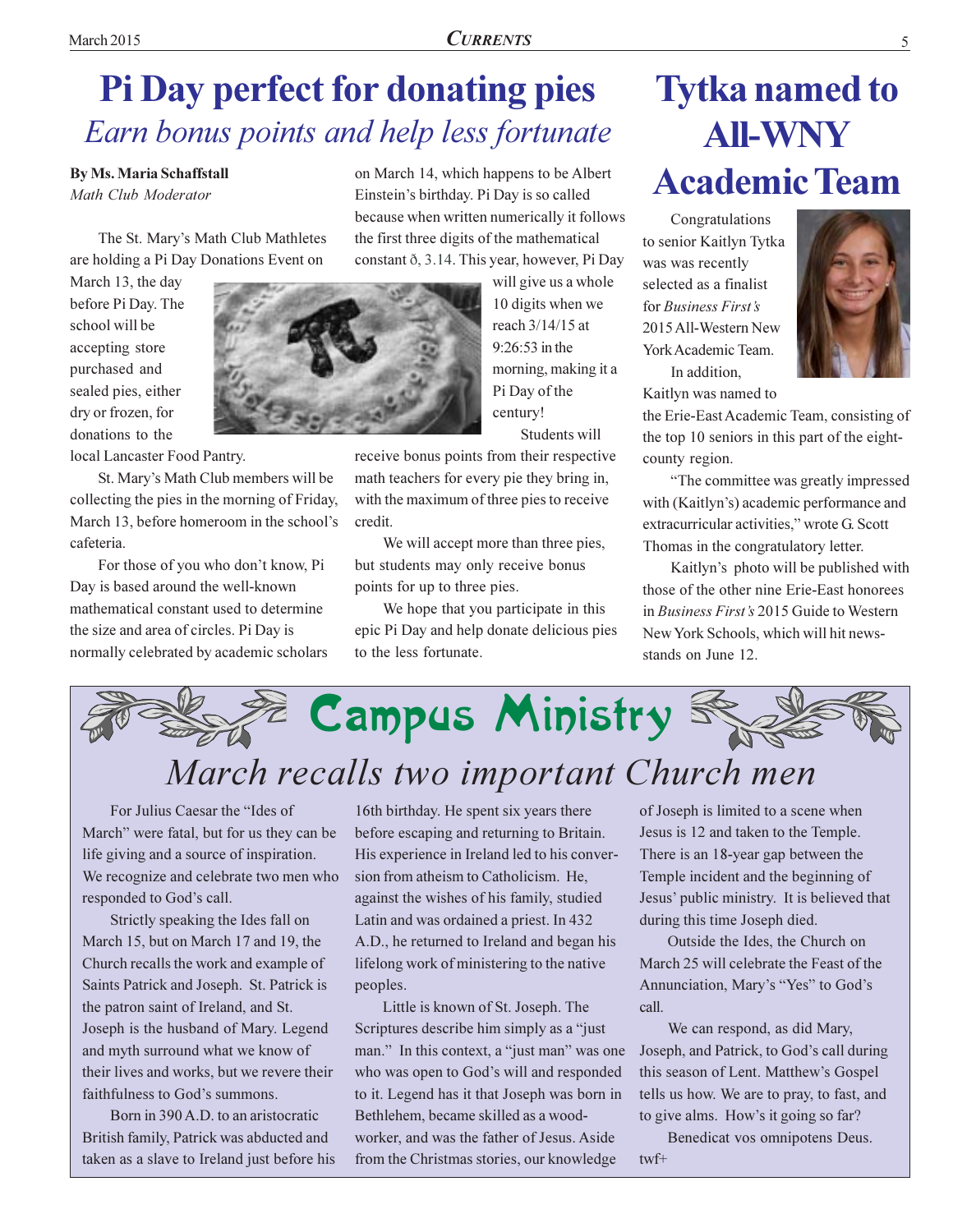# **Jhank you for making Lancer '15 Successful!**

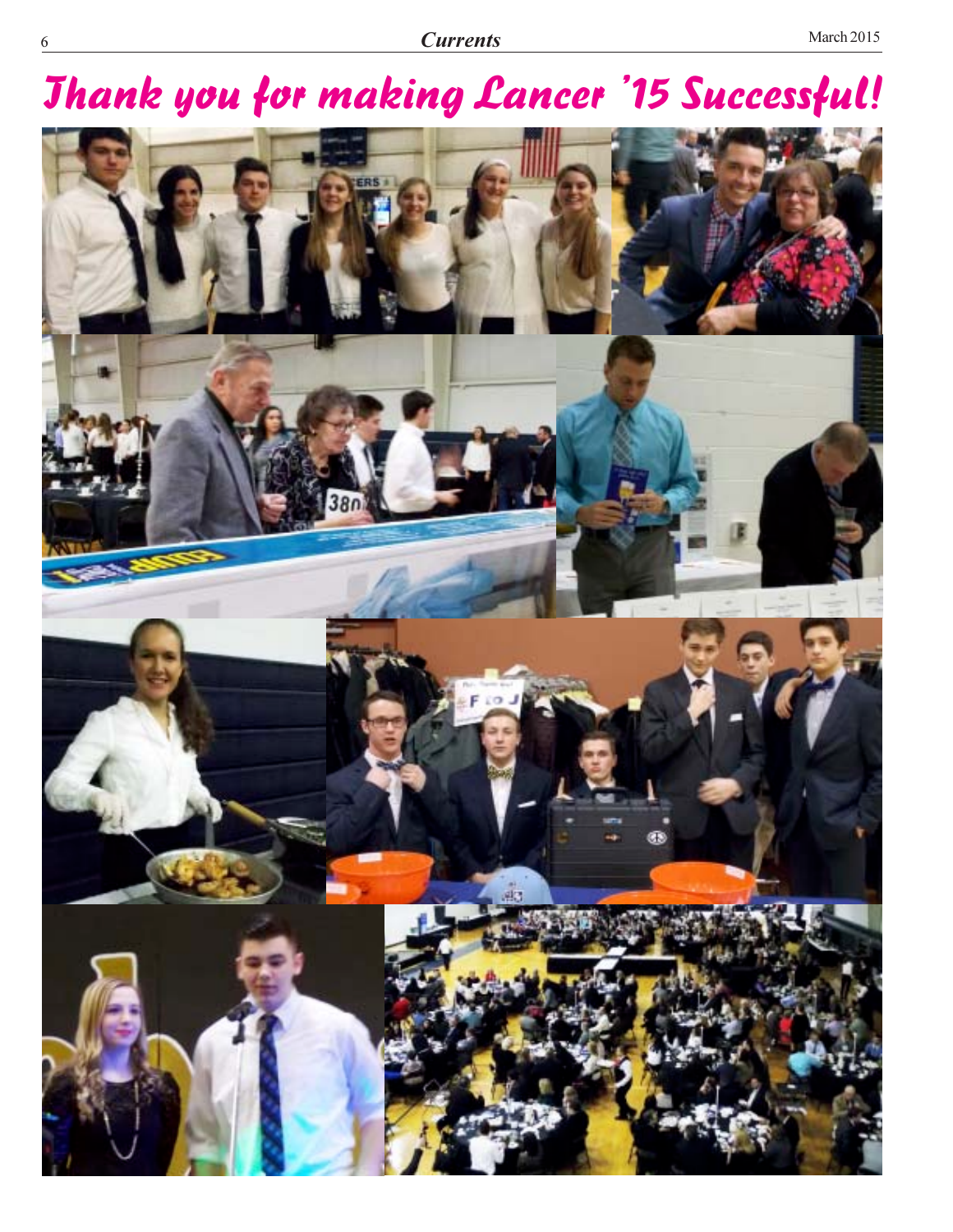**CURRENTS** 

### **Congratulations, Second Quarter Honor Roll Students**

Shelby



**Senior 1st Honors** 

Blaszak, Andrew J

Cometto, Theresa V

Cronmiller, Teresa M

Drzymala, Ashley R

Dudzinski, Jennifer C

Gresham, Hannah M

Guan, Xinyue Chloe

Hapeman, Hannah T

Hockwater, Danielle

Hoina, Rebecca L

Ineson, Zachary D

Kwitowski, Victoria A

Manuel, Magdalene

Michalski, Jessica A

Milholland, Agatha B

Murphy, Kayla R

Piotrowski, Tia L

Ratajczak, Ryan R

Schott, Kaitlyn R

Shepard, Jacob C

Sobczynski, Julie A

Szpila, Alexandria B

Szpila, Zachary M

Troidl, Mariah

Tytka, Kaitlyn A

Wilk, Amber M

Wierzbicki, Matthew

Wierzbicki, Michael

Strausbaugh, Shelby

Smith, Mason P

Sacco, Gillian A

Kruse, Michael T

Meyer, Leah M

Filion, David M

Grabski, Katie A

Burkard, Paige A



Wilson, Sean P Zelazny, Alexandra L Ziobro, Alyssa K

Kaitlyn

Tytka

#### **Senior 2nd Honors**

Bargnesi, Paul A Cassel, Kayle M Coleman, Joseph DeSanto, Nicolas Eddy, Mary M Federico, Nicholas J Fontaine, Jonathon Freeman, Samuel D Giardina, Nicole M Gorny, Brittany A Hamilton, Joseph R Heigl, Nicholas D Kenneweg, Katrina S Klink, Austin W Kozminski, Sydney N Lukasik, Nicholas R Martinez, RiverLeigh O'Neill, Marc A Poules, Brianna J Propis, John E Roskopf, William R Schneider, Matthew F Tobolski, Benjamin R Tomaszewski, Jacob Yebernetsky, Alyssa

#### **Junior 1st Honors**

Braniecki, Garrett F Calkins, Austin T Carl. Olivia N Cianciosa, Joelle M Ciezki, Kendra N

Fermo, Madison M Gibson, Helen P Gorny, Victoria C Gresham, Christopher Hamilton, Ann R Hathaway, Jack M Kidder, Carolyn R Kobis, Nicholas J May, Leah L McCartney, Mikala M Netti, Katherine J O'Scier, Nina J Pijacki, Julie H Piskor, Jennifer Powell, Victoria B Prentki, Kayla Pyszczek, Grace A Robinson, Tony J Roetzer, James J Rozler, Veronica M Salamone, Andrew J Strek, Hanna Vogel, Megan A Weiss, Regan T Winiarski, Emma Wnuk, Madeline L Zirnheld, Alyssa M

#### **Junior 2nd Honors**

Berchou, Bradley D Dantonio, Marissa A DiDomenico, Anna D DiGesare, Joseph D DiPirro, Mitchell D Dolegowski, Bailey R Gali, Lisa A Gu, Jia Wei Jimmy



Madison Fermo

Owczarczak, David G

Ratigan, Jessica S

Rusinski, Allison J

Samson, Nicholas J

Stoj, Joseph Ronald

Van Remmen, Isabel

Zajac, Genevieve A

Zolnowski, Kevin

Alexander, Asia A

Bristol, Charles E

Cronmiller, Mark D

Jankowski, Victoria R

Loniewski, Marissa L

Meyers, Savannah H

Stegmeier, Alexander

Ando, James A

Cress, Daniel J

Fuller, Grace M

Heerdt, Anna R

Meyer, Caitlyn

Paul. Alex F

Meyers, Faith V

Story, William L

Tytka, Collin

Sophomore

**1st Honors** 

Thomas, Emily A



Vogl, Kathryn G Zheng, Sai Frida

Kendra

Ciezki

Top five Juniors

#### **Sophomore** 2nd Honors

Bakeman, Elizabeth R Bish, Alexander P Fontaine, Joshua R Freeman, Grace A Greene, Jill Hossenlopp, Stephanie Hufford, Erin M Pufpaff, Hannah E Smith, Kristi A Tredo, Jacob M Wipperman, Haley N Zelazny, Maya A

#### **Freshman 1st Honors**

Antonicelli, Shae Baran, Stephanie Barczykowski, Kristen Bookmiller, Emily Brown, Eric Burkard, Gabrielle Cichocki, Rachel Fay, Jacob Federico, Christina Fontaine, Maria Jankowski, Ander Kandler, John Laistner, Zackary May, Sophie Murty, Shannon Okon, Chelsea Schaffstall, Kyle

Slade, Summer Soluri, Julia Syracuse, Jessa Tytka, Ryan Was, Jacob

Victoria

Powell

Austin

Calkins

#### **Freshman** 2nd Honors

Allen, Kelsie Brown, Scott Camillo, Victoria Ciezki, Matthew Cousins, Lucas DiPirro, Erin Duane, Onalee Flading, Joseph Gotro, Heather K. Hapeman, Sarah Hatfield, Daniel W. Isbrandt, Chloe Kozminski, Jessica Kruse, Nicole M. LaPort. Veronica E. MacDonald, Matthew Marino, Antonino Mazurowski, Benjamin Norton, Danielle Pacer, Alicia M. Pijacki, Emily Pike, Madeline Szablewski, Christian Vitale, Jillian J. Wagner, Kylie Rae Wargo, Andrew Was, Madeline Winiarski, Jacob Wright, Shala

### Top five Sophomores



Cress





Kathryn Vogl



Frida

Zheng



Murty







Chelsea Emily

Okon

**Bookmiller** 

Sophie May

Ryan Tytka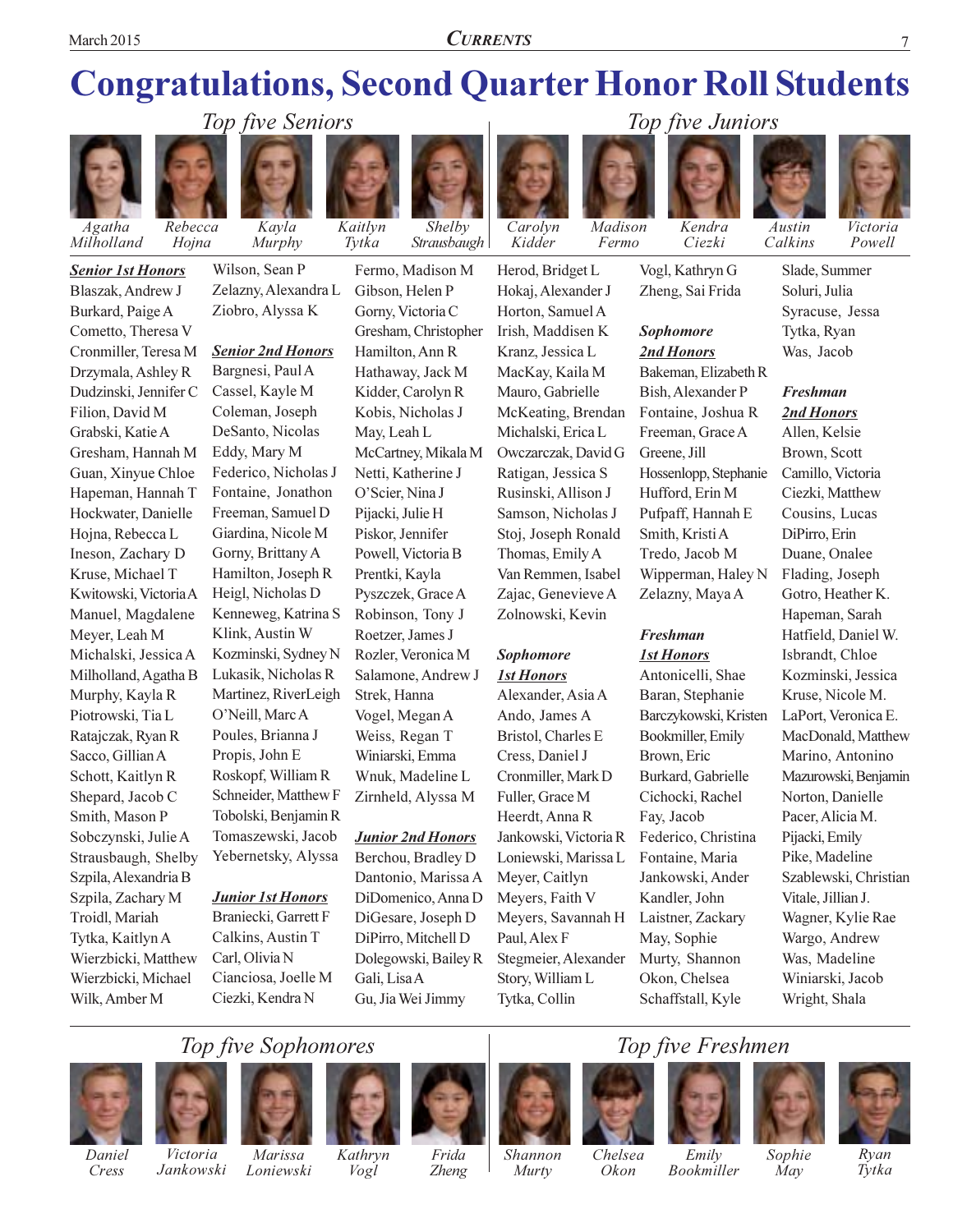### **Mr. Grieco named Athletic Director**

Mr. Mark Tramont. President of St. Mary's High School, recently made the following announcement:

"I am proud to announce the appointment of Mr. Steven Grieco as the Athletic Director of St. Mary's High School.

"Steven has, for the past eight years, been a great asset to the St. Mary's family as our Enrollment Director. He has also proven himself to be invaluable in his equally challenging roles coordinating both the international student program as well as tuition and financial aid.

"In his new role Steven will continue

to work with our International Student program and assist in the enrollment area.

"With his degree in Sports Management from Medaille as well as his many years coaching baseball and playing semi-pro ball, Steven will prove to be an asset to St. Mary's High School. Steven's new position is slated to begin in March 2015.

"Please join Mr. Nick Fiume and the Board of Trustees, Mrs. Rebecca Kranz, Principal, and Mr. Kevin Kelleher, Vice President, in congratulating Steven, his wife Kelly, and their children Vinnie, Gabby, and Izzy on his new position.

### **Crew team scores well** in first competition

On February 7, the new St. Mary's Rowing Team took part in their first-ever competition, as they participated in the annual Crusader Erg Challenge, an Indoor Rowing Competition held at Canisius High School in Buffalo.

Participating in the First-Year Category of the Women's Scholastic Novice Division, St. Mary's rowers performed very well, taking three of the top four places.

Junior Alyssa Zirnheld won first place in the division, easily defeating the other rowers with a time of

7:58 in the 2,000-meter race. Fellow juniors Grace Pyszczyk took third place, and Isabel Van Remmen finished in fourth place. There were fourteen racers entered in the event.

"I am very pleased and proud of these girls for handling their first rowing competition so well," said St. Mary's Coach Hilary



Crew medal winners were (left to right) Isabel Van Remmen, Alyssa Zirnheld, and Grace Pyszczek.

Epes. "Now, everyone actually knows St. Mary's has a rowing program!"

St. Mary's High School introduced Women's Rowing for the 2014-15 school year. Under the leadership of Coach Epes, the Lady Lancers are rowing out of the South Buffalo Rowing Club.

### **Blood Drive** coming March 26

The St. Mary's High School Donate Life Club will be hosting a Blood Drive on Thursday, March 26.

Working in cooperation with UNYTS, donations will be accepted from 8 a.m. until about 1 p.m.

Students who are 16 years (with parental permission) or older may donate blood. Walk-ins are also welcome. For a complete list of guidelines to donate blood, go to www.unyts.org/services/communityblood-services.

Anyone who would like to donate blood is encouraged to make an appointment. Please contact Donate Life Moderators Mrs. Kelly Barry (kbarry@smhlancers. org) or Mr. Keith Junik (kjunik $\omega$ smhlancers.org) to make the appointment.

### Volunteering (Continued from page 4)

Here are volunteer opportunities your teen might consider:

- Working in a hospital. If your teen is considering a medical career, he should check out your local hospital. In many hospitals, volunteers are able to interact directly with patients.
- Creating a website. Many small volunteer organizations don't have websites. If your teen has computer skills, perhaps he could create a home page for a local organization. He'll then have a realworld example to show a potential employer.
- Helping your local library. In many places, library budgets have been cut back. Your teen might be able to plan a story hour for young children. He could create a book group for elementary school students and their parents. If he is considering a career in education,

this would be a great start.

Reprinted with permission from the March 2015 issue of Parents Still make the difference!® (High School Edition) newsletter. Copyright © 2015 The Parent Institute®, a division of NIS, Inc.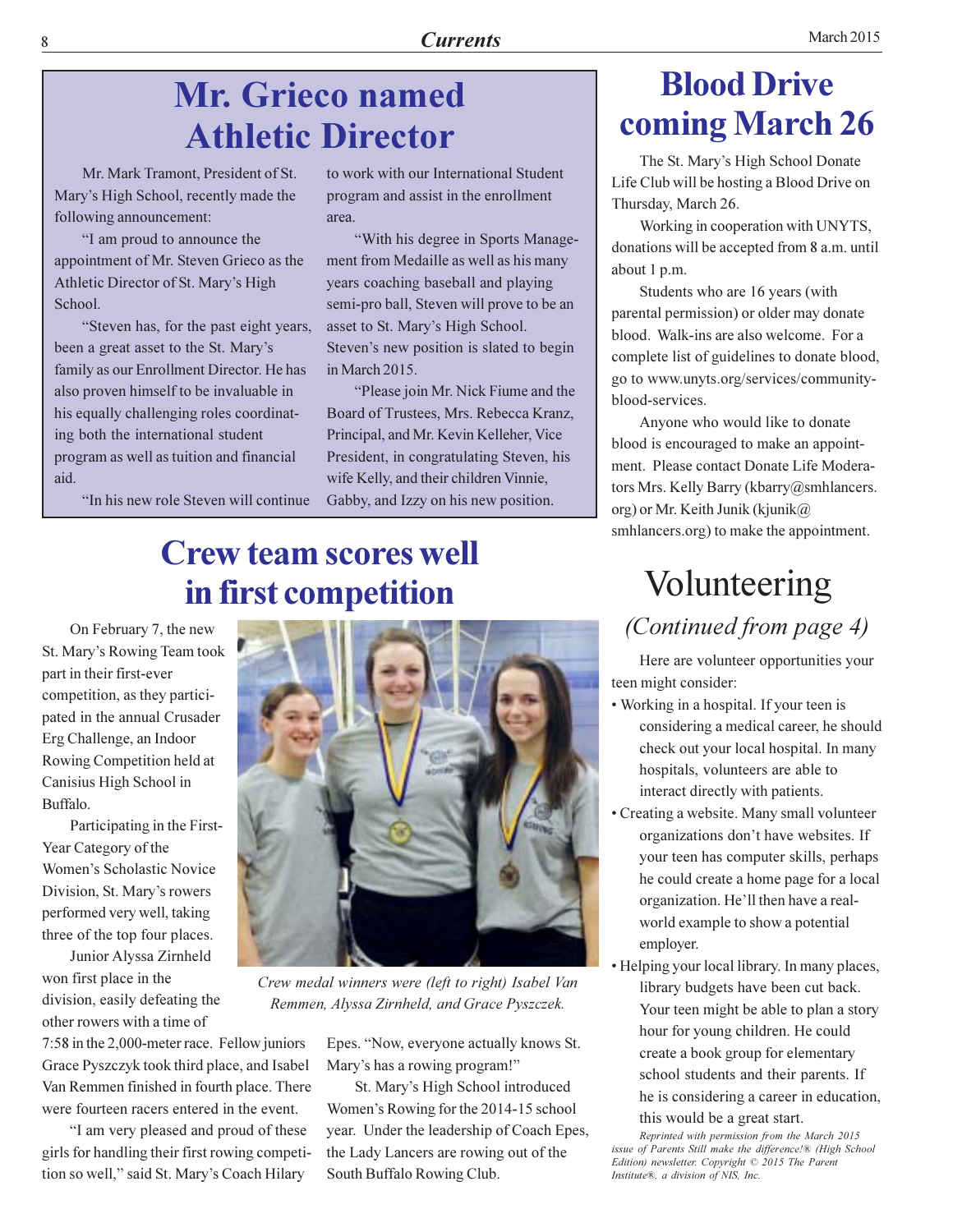# **2014-15 Spring Sports Schedules**

#### **Varsity Softball**

All games begin at 4:15pm unless noted. Home games are played at Walden Pond.

Thurs, April 2, 5pm, Wildcat Scrimmage (Depew HS) Mon, April 13, @ Christian Central (Lou Gehrig) Wed, April 15, @ O'Hara Sat, April 18, Getner Memorial Tournament Mon, April 20,  $\omega$  Mt. St. Mary's (Northtown Center) Sat, April 25, 9am, Depew Wildcat Tournament (Walden Ponds) Wed, April 29, vs. Mt. Mercy Fri, May 1, vs. Sacred Heart Wed, May 6, vs. Immaculata Thurs, May 7,  $\omega$  Nichols Mon, May 11, @ Nardin (Lincoln Park) Wed, May 13, @ Niagara Catholic May 16-20 - MMAA Playoffs

#### **Tennis**

All games begin at 4:15pm unless noted. Home matches are played at Como Park Thurs, March 26, vs. Mt. Mercy Tues, April 14, @ Sacred Heart Thurs, April 16,  $\omega$  Park Tues, April 21, vs. Niagara Catholic Thurs, April 23, vs. Mt. St. Mary's Tues, April 28, vs. Buffalo Seminary Thurs, April 30, @ Niagara Catholic Tues, May 5, vs. Park Thurs, May 7,  $\omega$  Nardin Tues, May 12, @ Buffalo Seminary Sat, May 16, 12 noon - All-Catholics (UB) Sun, May 17, 12 noon – All-Catholics (UB)

#### **JV Baseball**

All games begin at 4:15pm Thurs, April 16 vs. O'Hara Fri, April 17  $@$  St. Joe's Wed, April 22 vs. Timon Thurs, April 23 vs. St. Francis Mon, April 27 vs. St. Joe's Thurs, April 30 vs. St. Francis Fri, May 1 @ Canisius (Delaware Park) Tues, May 5 vs. St. Joe's Thurs, May 7 vs. Canisius Fri, May 8 @ Canisius (Delaware Park) Sat, May 9 @ O'Hara Mon, May 11  $\omega$  St. Joe's Tues, May 12 @ Timon (Cazenovia Park) Thurs, May 14 vs. Canisius Mon, May 18 @ St. Francis Fri, May 22  $\omega$  St. Francis

#### **Varsity Baseball**

All games begin at 4:15pm unless noted Sat, March 28, 12 noon vs. Albion Tues, March 31, 4pm vs. Newfane Wed, April 1, 4pm vs. West Seneca East Wed, April 15, 4:30pm  $@$  Nichols Fri, April 17, 4:30pm vs. Nichols Mon, April 20, vs. St. Joe's Wed, April 22, 4:30pm @ St. Joe's Fri, April 24, vs. O'Hara Mon, April 27,  $\omega$  O'Hara Wed, April 29, vs. Canisius Fri, May 1, @ Canisius (Delaware Park) Mon, May 4, @ Christian Central Wed, May 6, vs. Christian Central Fri, May 8, vs. St. Francis Mon, May 11, @ St. Francis Wed, May 13, @ Timon (Cazenovia Park) Friday, May 15, vs. Timon Sat, May 23, 12 noon - Georgetown Cup Quarterfinals (location TBA) TBA – Georgetown Cup Semifinals (location TBA)

June 2, 3, 4, 4pm – Georgetown Cup Finals (Coca-Cola Field)

#### **Men's Lacrosse**

All games begin at 5pm unless noted. Home games are played at Westwood **Park** 

Tues, April 14,  $\omega$  Gow Thurs, April 16,  $\omega$  Buffalo (Riverside HS) Mon, April 20, 5:30pm, @ Mercyhurst Prep (Erie, Pa.) (Veterans Stadium) Fri, May 1, vs. Kenmore Mon, May 4, vs. Gow Fri, May 8, vs. Mercyhurst Prep (Erie, Pa.) May  $12-16$  – ILC Playoffs

#### **Women's Lacrosse**

All games begin at 4:40pm unless noted. Home games are played at Westwood Park

Wed, March 25, 5pm, vs. Niagara Wheatfield Sat, March 28, 11am, @ Villa (Erie, Pa.) Mon, March 30, vs. Williamsville North Mon, April 13, @ Springville Tues, April 14, vs. Immaculata Wed, April 15, vs. Mt. St. Mary's Fri, April 17, vs. Nardin Mon, April 20, @ Mt. Mercy Sat, April 25, 11am, @ Niagara Falls Tues, April 28, @ Sacred Heart Wed, April 29, 5pm, vs. Villa (Erie, Pa.) Mon, May 4, @ Immaculata Wed, May 6, @ Mt. St. Mary's Fri, May 8, @ Nardin Mon, May 11, vs. Mt. Mercy Thurs, May 14, vs. Buffalo Seminary Tues, May 19, vs. Sacred Heart Fri, May 22, @ Buffalo Seminary

#### **JV Softball**

All games begin at 4:15pm. Home games are played at Walden Pond. Mon, April 13, vs. Mt. St. Mary's Wed, April 15, @ O'Hara Mon, April 20, @ Mt. St. Mary's (Northtown Center) Mon, April 27, vs. Nichols Wed, April 29, @ Sacred Heart (Shoshone) Fri, May 1, vs. Sacred Heart Mon, May 4, vs. Nardin Fri, May 8, @ Nichols Mon, May 11, @ Nardin (Lincoln Park) Wed, May 13, vs. O'Hara

### - Notes from the Health Office -**Physical Sign-up**

Every student playing a sport must have a current physical on file in the Health Office prior to the first tryout/ practice date. Students wishing to have a school physical **MUST** sign up in the Health Office. Students will NOT be automatically signed up if they had a physical the previous year. The school physician will be here at St. Mary's on March 17th.

Additionally, any student who did

not play a sport this year but is interested in playing a sport next school year, or anyone who is interested in getting a physical for working papers, needs to sign up for a physical with Mrs. Murphy in order to have a physical. THE **DEADLINE TO SIGN UP IS MARCH**  $QTH$ 

If you have any questions, please call the school nurse, Mrs. Murphy, at 683-4824, ext. 220.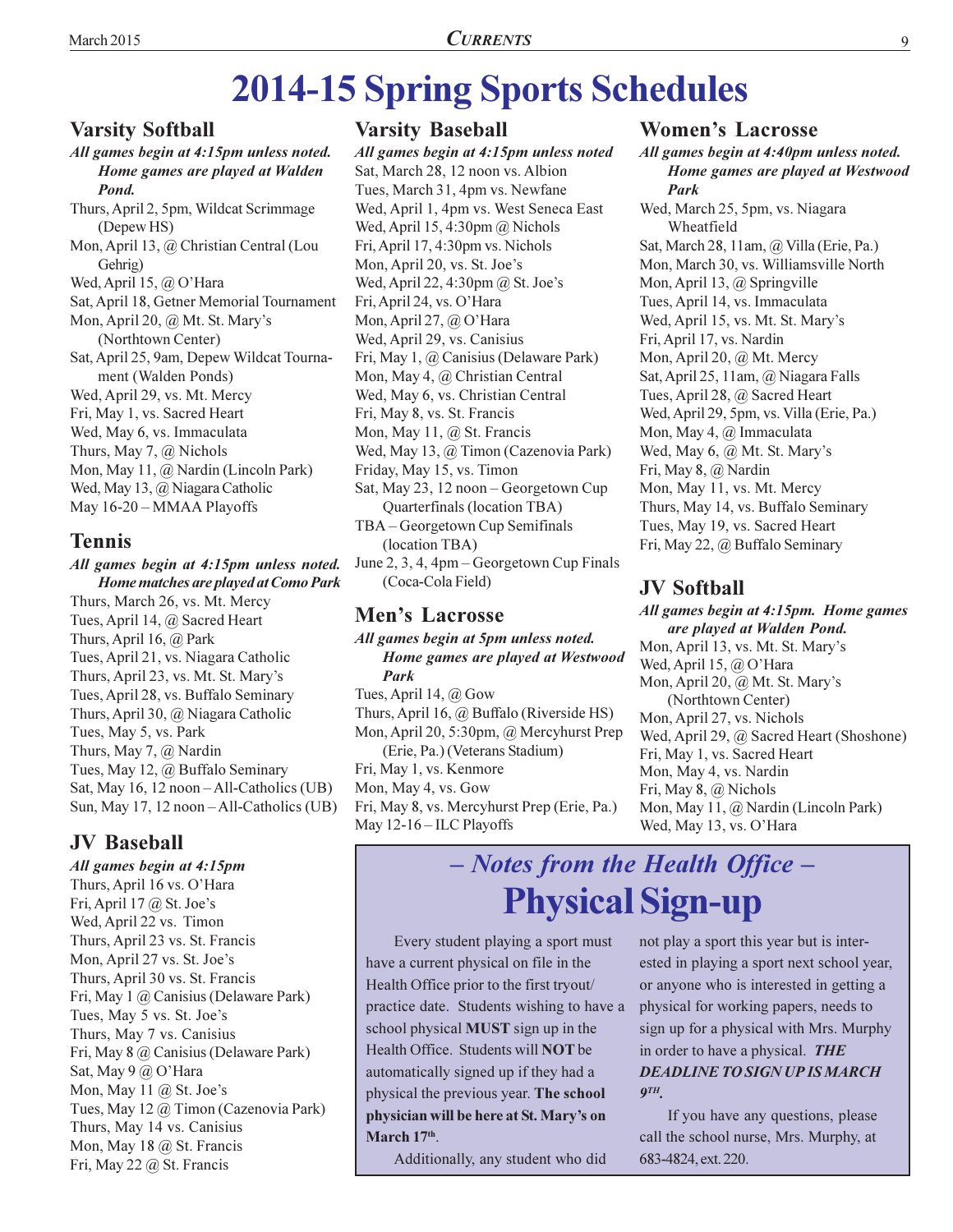

### **Fashion Show tickets go on sale March 10**

Lancer Parent Partnerghtp

The Lancer Parent Partnership Fashion Show Committee will meet on Wednesday, March 11, at 6 p.m. in the St. Mary's High School Library. All are welcome to join the committee and assist with the planning.

This year's event, "Lights, Camera, Fashion!" will be held on Tuesday, April 21, at Salvatore's Italian Gardens Restaurant. Vendors include Silpada, Mary Kay, Jamberry Nails, Miche Bags, Origami Owl, Thirty-One Gifts, and Brothers of Mercy. Stores showcasing their fashions are Millennium, Tuxedo Junction, TJ Maxx, Old Navy, GAP, Rue 21, Chico's, JP Taylor, and Bridal Chateau.

As the Lancer Parent Partnership's only fundraiser, the event raises money for student scholarships, as well as

parent networking socials and faculty and staff appreciation events.

In addition to the nine departmental scholarships traditionally funded by the Lancer Parent Partnership, two additional scholarships will be awarded to members of the Class of 2015 who exhibit strong leadership and extraordinary community service.

If you are unable to attend the March meeting but would still like to help, please e-mail Sandy Gibson at ekgib15@msn.com. There are many ways to help, including assisting with the models, decorating, and helping with admissions and raffles the night of the event.

The annual fashion show is a wonderful evening of fun, food, fashions, and fabulous prizes! Tickets are \$40 and include admission, a door prize ticket, a fourcourse dinner, and the show. Tables of 10 are available.

The event will also feature a theme basket raffle, 50/50 split raffle, and a cash bar.

Theme baskets will be on display during the spring musical run March 19-21. Admission tickets and theme basket raffle tickets will be sold prior to each performance and during intermissions.

Tickets are available beginning March 10 through the School Office or may be purchased at one of the school musical performances.

Please invite your friends and family from outside the St. Mary's community and help us showcase this great event to benefit our students!

## Lunch Menu – March 2 to 27

| <b>Student</b>                                                              | <b>Monday</b>                                                                         | <b>Tuesday</b>                                        | Wednesday             | <b>Thursday</b>                                  | Friday                                                                |
|-----------------------------------------------------------------------------|---------------------------------------------------------------------------------------|-------------------------------------------------------|-----------------------|--------------------------------------------------|-----------------------------------------------------------------------|
| <b>Lunches:</b><br>\$4<br><b>Please note:</b>                               | Buffalo Chicken<br><b>Finger Specialty</b><br>mac & cheese.<br>side salad, breadstick | 3<br>Baked Ziti.<br>Side Salad,<br><b>Breadstick</b>  | Specialty Pizza       | Steak Quesadilla,<br>pasta salad                 | Grilled cheese,<br>tomato soup,<br>French fries                       |
| You may prepay<br><i>for student</i><br><i>lunches</i> by<br>sending checks | French Day - TBA                                                                      | 10<br>Chinese $Day -$<br>Beef Stir Fry                | Ireland Day - TBA     | Hispanic Day - TBA                               | 13<br>Italian $Day -$<br>Stuffed shells,<br>breadstick,<br>side salad |
| <i>made out to</i><br>"St. Mary's High<br>School"                           | 16<br>Chicken Parm,<br>side pasta, breadstick                                         | 17<br>Taco in a bag                                   | 18<br>Specialty Pizza | 19<br>Chicken Quesadilla,<br>side macaroni Salad | 20<br><b>NO SCHOOL</b>                                                |
| $\boldsymbol{10}$<br>Mrs. Skalski,<br>Cafeteria<br>Manager.                 | 23<br>Cheeseburger,<br>French fries                                                   | 24<br>Chicken Breast<br>sandwich,<br>side pasta salad | 25<br>Specialty Pizza | 26<br>Shepard's Pie,<br>side salad               | 27<br>Macaroni & Cheese,<br>breadstick,<br>side salad                 |

Lunches provided  $by:$ 





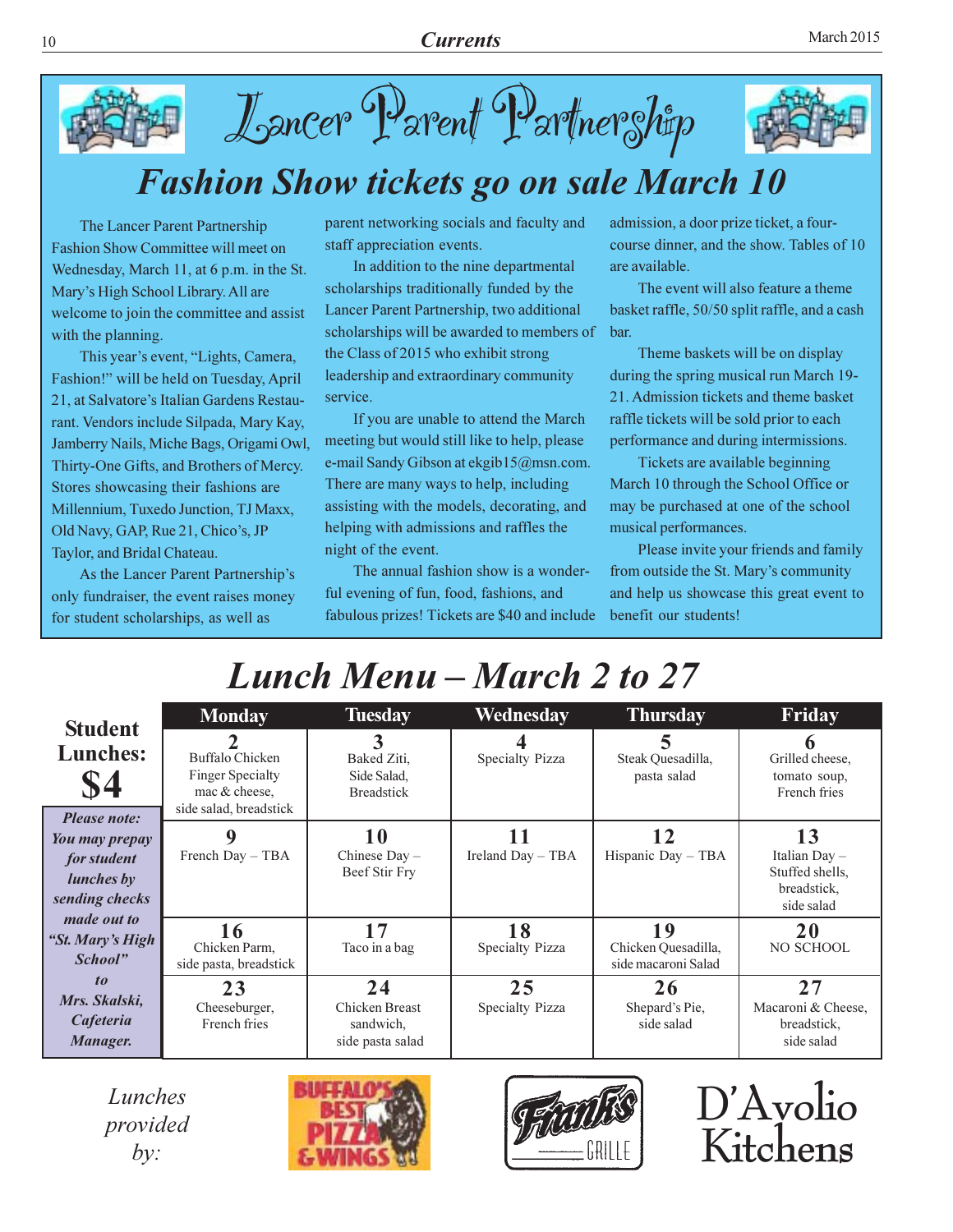# **March 2015 Calendar**

| <b>Sunday</b>            | <b>Monday</b>                                                                                                          | <b>Tuesday</b>                                                                 | Wednesday                                                                                                                                                                                             | <b>Thursday</b>                                                                                                                                            | Friday                                                     | <b>Saturday</b>                                                               |
|--------------------------|------------------------------------------------------------------------------------------------------------------------|--------------------------------------------------------------------------------|-------------------------------------------------------------------------------------------------------------------------------------------------------------------------------------------------------|------------------------------------------------------------------------------------------------------------------------------------------------------------|------------------------------------------------------------|-------------------------------------------------------------------------------|
| $\overline{\mathbf{I}}$  | $2-E$ Day                                                                                                              | $3-F$ Day                                                                      | $4-A$ Day                                                                                                                                                                                             | $5 - B$ Day                                                                                                                                                | $6$ - $C$ Day                                              | $\overline{7}$                                                                |
|                          | Student Senate<br>2:30 <sub>pm</sub><br>SAT Prep Class<br>$3-5$ pm                                                     | SADD 7:30am<br>Curriculum Commit-<br>tee $2:30 \text{pm}$<br>Scholars Time TBA | Lenten Prayer Day<br>Campus Ministry<br>7:30am<br>SEEK 2:30pm                                                                                                                                         | Weekly Mass 7:30am Junior Retreat 8am-<br>NHS Tutoring 2:30pm<br>President's Ad Board<br>2:30 <sub>pm</sub>                                                | 3pm                                                        |                                                                               |
| $\vert 8$                | $9-D$ Day                                                                                                              | $10-E$ Day                                                                     | $11-F$ Day                                                                                                                                                                                            | $12-A$ Day                                                                                                                                                 | $13-B$ Day                                                 | 14                                                                            |
| Foreign Language<br>Week | Student Senate 2:30pm NHS 2:30pm<br>SAT Prep Class<br>$3-5$ pm                                                         |                                                                                | Special Schedule<br>(Lenten Reconcilia-<br>tion / Rosary)<br>Senior Class Trip to                                                                                                                     | Weekly Mass 7:30am Pride Day<br>NHS Tutoring<br>2:30 <sub>pm</sub><br>Math Club 2:30pm                                                                     | Pi Day sponsored by<br>Math Club                           | <b>SAT Testing Day</b><br>7th Grade Practice<br><b>Admissions Exam</b><br>9am |
|                          | First Day of Spring<br><i>Sports</i>                                                                                   |                                                                                | OLV Basilica<br>$10am-3pm$                                                                                                                                                                            | Principal's Ad Board<br>2:30 <sub>pm</sub>                                                                                                                 | <b>Pride Day</b>                                           |                                                                               |
| 15                       | $16$ - C Day                                                                                                           | $17 - D$ Day                                                                   | $18-E$ Day                                                                                                                                                                                            | $19$ - F Day                                                                                                                                               | 20                                                         | 21                                                                            |
|                          | Student Senate<br>2:30 <sub>pm</sub>                                                                                   | SOUL 7:20am<br>Sports Physicals                                                | Campus Ministry<br>7:30am<br>Science Exploration<br>Day at UB 8am-<br>1:30 <sub>pm</sub><br>Junior Class Trip to<br>National College<br>Fair 8-10:30am<br>Faculty/Staff Meeting<br>2:30 <sub>pm</sub> | Eucharsitic Adoration NO SCHOOL<br>NHS Tutoring<br>2:30 <sub>pm</sub><br>Musical 7:30pm                                                                    | Administrative Day<br>Musical 7:30pm<br><b>No School</b>   | Musical 7:30pm                                                                |
| $\overline{22}$          | $23-A$ Day                                                                                                             | $24-B$ Day                                                                     | $25-C$ Day                                                                                                                                                                                            | $26-D$ Day                                                                                                                                                 | $27-E$ Day                                                 | 28                                                                            |
| <b>Donate Life Week</b>  | Student Senate<br>2:30 <sub>pm</sub>                                                                                   |                                                                                | <b>PM Liturgy</b><br>Schedule<br>(Annunciation<br>Liturgy)<br>WLax vs. Niagara<br>Wheatfield 5pm<br><b>Liturgy</b><br>Dress Code                                                                      | Jeans Dav<br>Weekly Mass 7:30am<br>Blood Drive 8am-<br>$1p$ m<br>NHS Tutoring<br>2:30 <sub>pm</sub><br>WTennis vs. Mt.<br>Mercy 4:15pm<br><b>Jeans Day</b> |                                                            | WLax @, Villa (Erie,<br>$Pa.$ ) $11am$<br>VarBB vs. Albion<br>$12$ noon       |
| 29                       | $30$ - F Day<br>Student Senate                                                                                         | $31-A$ Day<br>Lenten Celebration                                               | $1 - B$ Day                                                                                                                                                                                           | $2-C$ Day                                                                                                                                                  | $3-D$ Day                                                  | $\overline{\mathcal{A}}$                                                      |
|                          | 2:30 <sub>pm</sub><br>Campus Ministry<br>(Calendar) 2:30pm VarBB vs. Newfane<br>WLax vs. Williamsville<br>North 4:40pm | SEEK 2:30pm<br>4pm                                                             | Jeans Day<br>End of Third Quarter NO SCHOOL<br>VarBB vs. West<br>Seneca East 4pm                                                                                                                      | Holy Thursday<br>Spring Break<br><b>Offices Closed</b><br>Var SB @, Wildcat<br>Scrimmage (5pm)                                                             | Good Friday<br>NO SCHOOL<br>Spring Break<br>Offices Closed |                                                                               |
|                          |                                                                                                                        |                                                                                | <b>Jeans Day</b>                                                                                                                                                                                      | <b>Offices</b><br><b>Closed</b>                                                                                                                            | <b>Offices</b><br><b>Closed</b>                            |                                                                               |

# **Faculty & Staff on Retreat**<br>A day of prayer and history at the Buffalo Religious Arts Museum